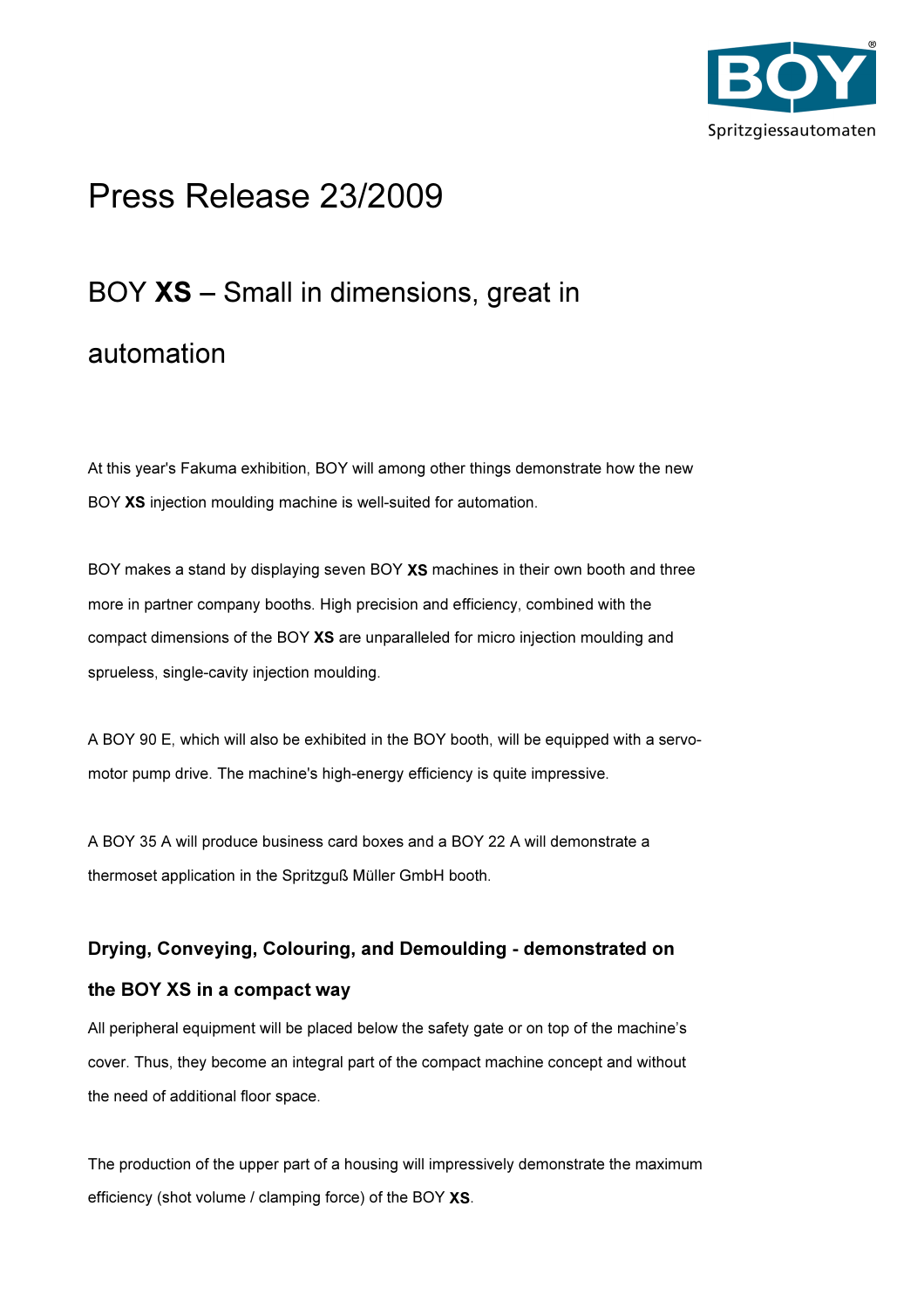

The material for the lower part of a housing will be dried and fed fully automatically. The conveyor unit will be placed below the safety gate and will transport pre-dried (180 °C) material without problems.

An adapted protective cover will be used for the colouring unit when producing a touch pin. Thus, no additional and costly production area is required.

#### Optimum elastomer processing

A new type of nozzle construction will demonstrate the production of sprueless solid elastomer parts without the need for elaborate cold runner technology and refinishing. A special LSR plasticizing unit will be equipped with a pneumatic needle shut-off nozzle for sprueless injection moulding. Attendees will surely be impressed by how an efficient and inexpensive double cartridge solution can meter the A and B silicone components.

#### Insertion and demoulding

BOY will present a compact insertion / demoulding unit that can be mounted on either the fixed or moving platen. A BOY XS will produce gear wheels in a two- cavity mould with a weight of only 0.001 g each. A newly developed demoulding unit / sprue picker, mounted below the safety gate in a space-saving way, will evacuate the parts. The diagonally arranged tie bars are very favourable for the demoulding of the parts.

#### BOY XS with flexible mould concept

A special mould concept has been realized for the BOY XS. The mould base remains fixed on the machine. All that needs to be exchanged are the cartridges with the inserted cavities, which can be done in no time at all. Thus, inserts for new parts can be produced easily, at moderate cost.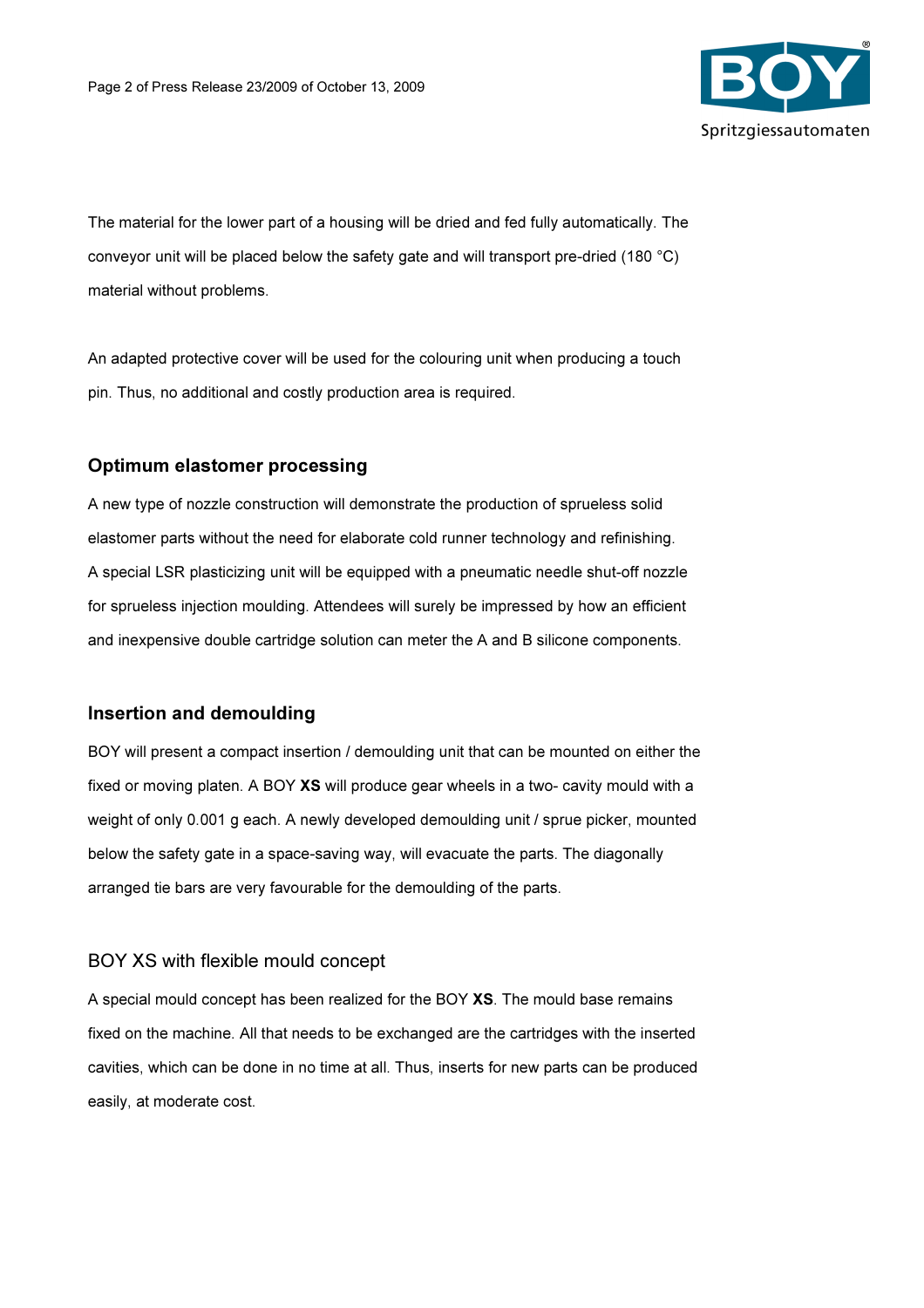

#### Servo-motor pump drive beats "fully electric" injection moulding

#### machines

With the drive technology of the "E" series, BOY will present another technological highlight for the attendees of the Fakuma exhibition. Compared to electro-mechanical machines, BOY's drive concept offers a clear and convincing advantage regarding energy consumption and efficiency:

- Optimum control of pressures and forces
- Less mechanical wear and reduced cost for spare parts
- Lower investment and operating costs

All of the BOY machines will be equipped with the Procan ALPHA<sup>®</sup> control. The patented control system combines ease of operation with utmost performance and precision.